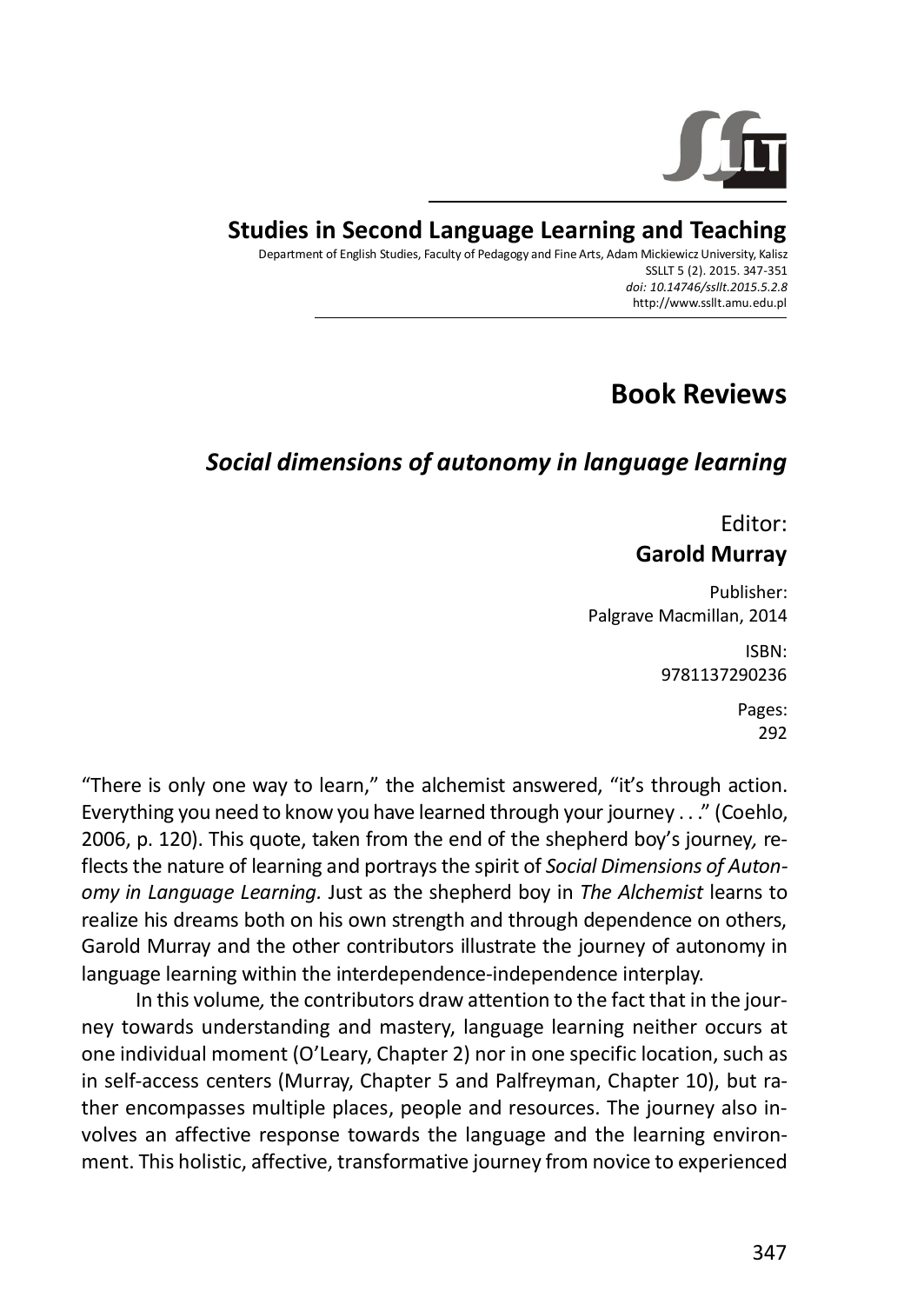language learner is complex, dynamic and unique to each individual, and it is this complexity that this collection captures. Using socially oriented theoretical perspectives, such as ecological, complexity, social constructivist and sociocultural frameworks, the studies contained in this volume bring together theory, research and practice in the field of autonomy in language learning, highlighting its socially situated nature.

The aim of *Social Dimensions of Autonomy in Language Learning* is to shed light on how learner autonomy is socially mediated. Stemming from a symposium with the same name, which took place at the International Association of Applied Linguistics (AILA) 2011 World Congress in Beijing, this collection of papers differs from previous research on autonomy in that it challenges the idea of autonomy being a construct primarily characterized by a set of capacities pertaining to the individual. These papers shift the view from independence of learners to their interdependence with social contexts and other individuals. The book is organized into three distinct sections, each addressing a different dimension of language learner autonomy: the emotional, the spatial, and the political. At first, I was unsure how language learner autonomy could be encapsulated by such categories; however, the theme of autonomy as a socially mediated construct weaves very clearly throughout the diverse studies within these three subdivisions.

The seminal definition of autonomy as "taking charge of one's own learning" (Holec, 1981, p. 3) provides the foundation for *Social Dimensions of Autonomy in Language Learning*; however, the various researchers in this collection have then added three further important nuances to this definition. Firstly, Benson (2001, p. 87) suggests that personal control over the cognitive processes may be "the most fundamental level" in measuring and/or assessing autonomy because it precedes observable learning management behavior. He identifies three psychological categories of autonomy, namely: attention, reflection, and metacognitive knowledge. In Chapter 2, O'Leary modifies Benson's definition further in recognition of the fact that there must also be a willingness from the learner to take responsibility for the emotional aspects of the learning process (Ushioda, 1996). Secondly, the collection draws attention to the fact that autonomy emerges from the individual's interaction with other components of the environment (Little, 2001). However, this not only refers to environmental factors and affordances but also to other people: "Because we are social beings our independence is always balanced by our dependence; our essential condition is one of interdependence" (in the words of Little, as cited by Murray in the introduction). In this way, autonomy can be thought of as forming a complex system; autonomy emerges from the complex interaction of these multiple components. The contributions argue that autonomy fundamentally exists symbioti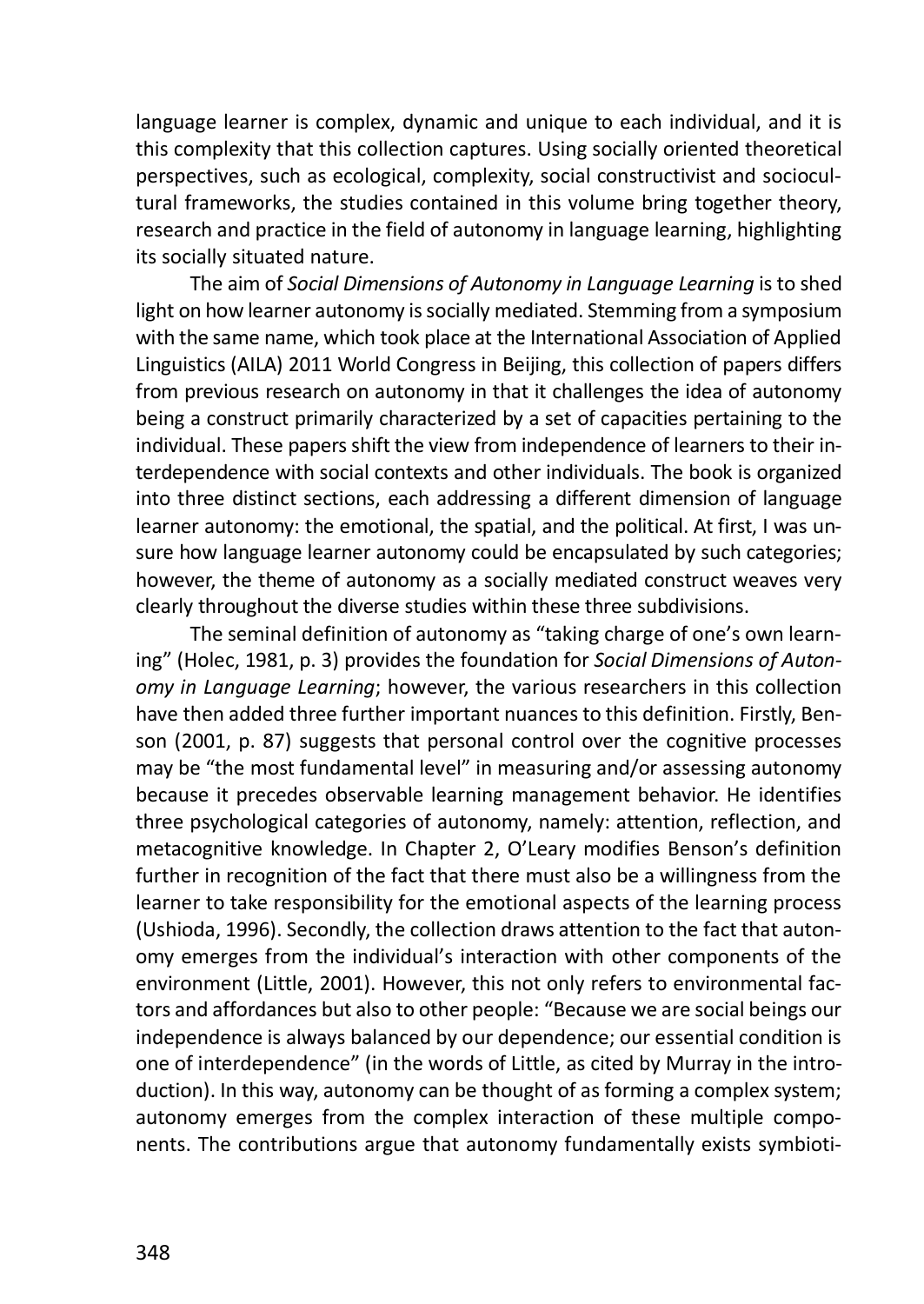cally with social interaction. Thirdly, Paiva in Chapter 13 adds layers to the metaphorical onion of autonomy by explaining that a learner is not only in charge of their own learning but rather continues to reevaluate his/her own motivation, abilities, beliefs, as well as the learning surroundings, and proceeds accordingly. Paiva (2006) explains that autonomy is

a complex socio-cognitive system, subject to internal and external constraints, which manifests itself in different degrees of independence and control of one's learning process. It involves capacities, abilities, attitudes, willingness, decision-making, choices, planning, actions and assessment either as a language learner or as a communicator inside or outside of the classroom. As a complex system it is dynamic, chaotic, unpredictable, non-linear, open, self-organizing, and sensitive to initial conditions and feedback. (pp. 88-89)

In the section addressing the emotional dimension of autonomy, there are three chapters which together show the need for the recognition of emotions, specifically empathy and trust, within language learning. O'Leary focuses on learners' construction of learning, how they view their role in the process and their capacity to control their own learning at the university level (Chapter 2). In Chapter 3, Lewis presents autonomy as a set of competencies regarding human sociality, including empathy, altruism and respect for other language learners, exemplified by messages posted in an online language course. Finally, Yashima analyzes self-determination theory in respect to intrinsic motivation and joy derived from speaking the foreign language (Chapter 4). In their own ways, each chapter demonstrates the roles of freedom and choice in language learning autonomy.

In the section addressing the spatial dimension of autonomy, there are four chapters which together show the roles of learning spaces, whether physical or virtual, as the researchers acknowledge that language learning takes place within metaphorical, virtual, as well as physical spaces. Communities of practice can form and take place online, through extracurricular programs, or within the classroom itself. Murray, Fujishima and Uzuka draw light to learning experiences within a social learning space dedicated to language learning (Chapter 5). Both Chik and Breidback (Chapter 6) and Murphy (Chapter 7) investigate the crosscultural boundaries of virtual spaces and how autonomous learning involves both choosing to participate and not to participate in given tasks. Mideros and Carter exemplify the usage of a virtual space to enhance the time spent within the classical physical classroom with regards to listening comprehension (Chapter 8).

In the section addressing the political dimension of autonomy, there are four chapters which together provide the initial framework for interpreting language learning experiences, dealing with nonlinear, dynamic systems, which focus on dynamicity, connection, change, and adaptation. As the circumstances in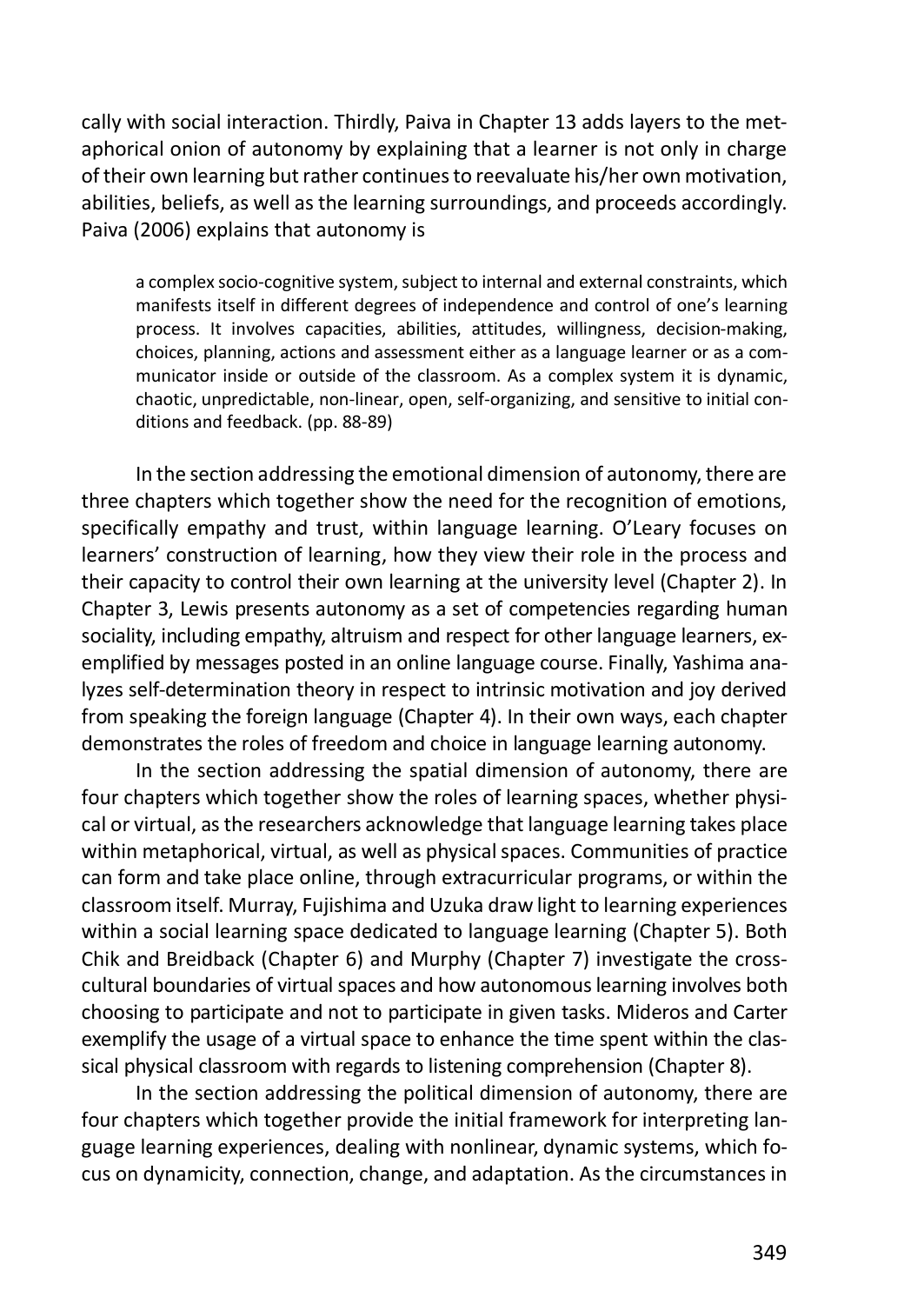which the language learner finds him/herself are constantly changing, they can forever be reinterpreted. Sade notes that the more interaction of multiple elements, the more complexity, resulting in the emergence of new patterns and the collection being much more than the sum of its parts (Chapter 9). Learners should be able to speak as themselves, especially when teachers recognize their diversity and unique personal histories. Palfreyman acknowledges that the discursive resources, how attitudes and beliefs are proliferated within a community, either promote or demote the importance of language learning within a particular group (Chapter 10), which congruently affects the language learner's choices and opinions about learning progression. In the next chapter, Zaragoza illustrates how socioeconomic status also plays a key role in language learning and the value placed upon this learning (Chapter 11), which can in turn influence individual learning goals. The way in which one views one's future self and how the language may be utilized directly influences the motivation and beliefs of the language learner, along with his/her perceived ability to direct his/her own learning. One area of further research is explored by Barfield, who considers the role of involvement in local professional development and collaborative teaching communities and how the dominant knowledge base; that is publishing in English, having international researchers and positioning towards a global readership; potentially limit the multi-vocality and voice of others (Chapter 12). This topic of written democracy directly relates to the publication of volumes such as *Social Dimensions of Autonomy in Language Learning* since many teacher-researchers fear that they have nothing pertinent to contribute. It is, however, through narrative approaches and positioning themselves as a teacher first and a theorist second (Nix, Barfield, Irie, & Stewart, 2011) that they can give voice to what they are observing first-hand in the classroom. The principles of social equality apply both to the autonomous language learner and to the language researcher.

This volume is suited for tertiary-level courses in autonomy, language teaching and language acquisition, as well as for researchers and practitioners interested in these fields. The book has also been designed to give voice to those who are in the field of teaching and who desire to enable students to envision their future L2 selves, in order that they may directly influence their own learning process. My impression of this volume is that it is very practical for both researchers as well as teaching professionals who are interested in enabling students to set their own goals and implement them. I personally enjoyed reading the volume for three particular reasons. First, I enjoyed reading what teacherresearchers write about their own teaching experiences through narratives, case studies and action research, and about how they relate what they are doing in the classroom to the social mediation of autonomy. Second, this volume pro